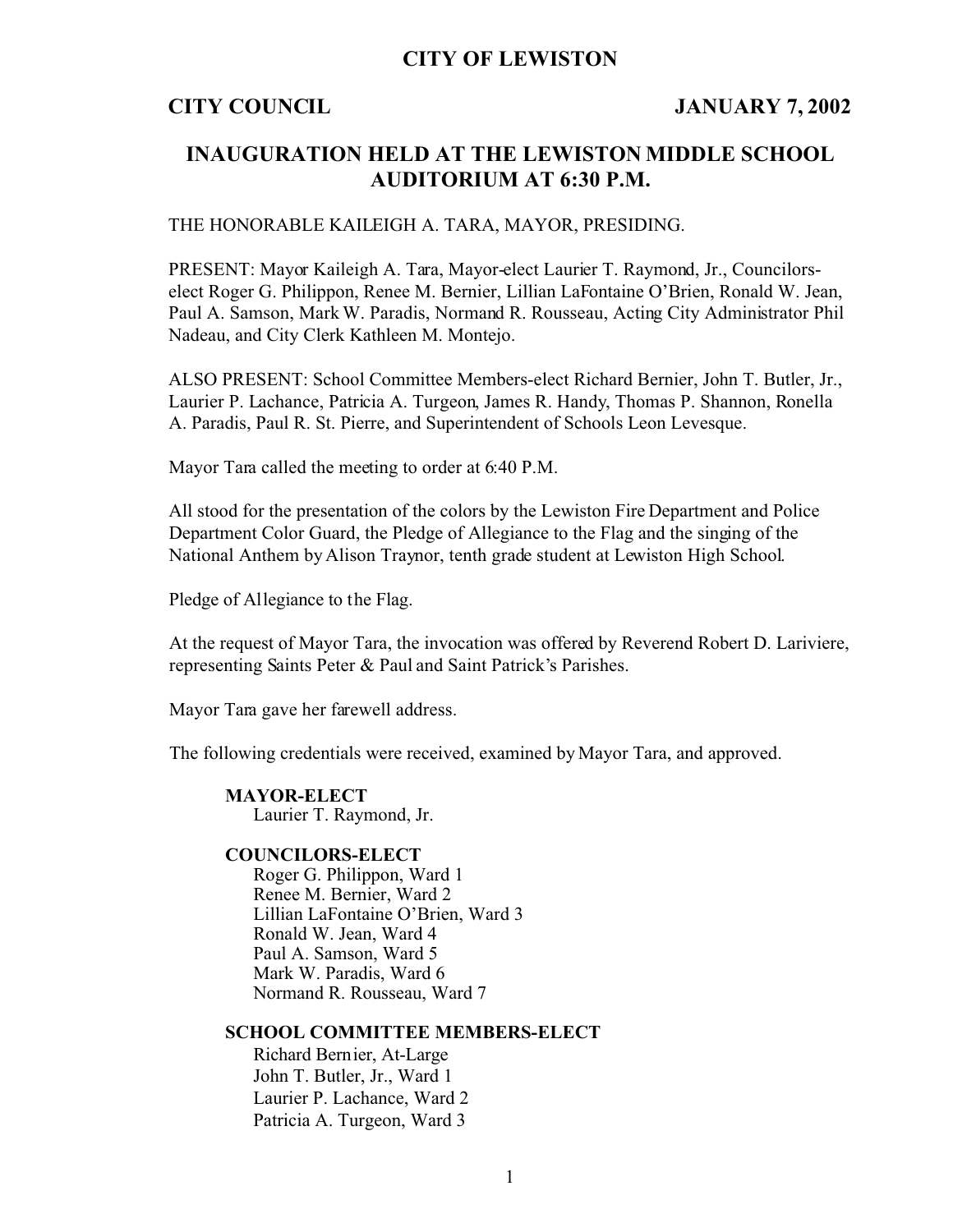## **SCHOOL COMMITTEE MEMBERS-ELECT CONTINUED**

James R. Handy, Ward 4 Thomas P. Shannon, Ward 5 Ronella A. Paradis, Ward 6 Paul R. St. Pierre, Ward 7

At the request of Mayor Tara, the City Clerk administered the oath of office to Mayor-elect Laurier T. Raymond, Jr.

At the request of Mayor Raymond, the City Clerk administered the oath of office to the members of the City Council.

Mayor Raymond nominated Paul Samson as the City Council member on the School Committee.

# **VOTE (1-2002)**

Motion by Councilor Paradis, seconded by Councilor Philippon:

That Paul Samson, Councilor of Ward 5, be appointed as the City Council representative on the School Committee. Passed - Vote 7-0

At the request of Mayor Raymond, the City Clerk administered the oath of office to members of the School Committee.

# **VOTE (2-2002)**

Motion by Councilor Samson, seconded by Councilor O'Brien:

That Renee Bernier, Councilor of Ward 2, be elected City Council President. Passed - Vote 7-0

Council President Bernier gave a brief speech.

Mayor Raymond called upon School Superintendent Leon Levesque to conduct the nomination and election of the School Committee Chairperson. Mr. Levesque approached the podium and requested nominations from the School Committee for the position of Chairperson.

# **VOTE (3-2002)**

Motion by School Committee Member Shannon, seconded by School Committee Members Paradis and Lachance:

That James R. Handy, School Committee member of Ward 4, be elected School Committee Chairperson. Passed - Vote 7-0

School Committee Chairperson James Handy provided a brief speech.